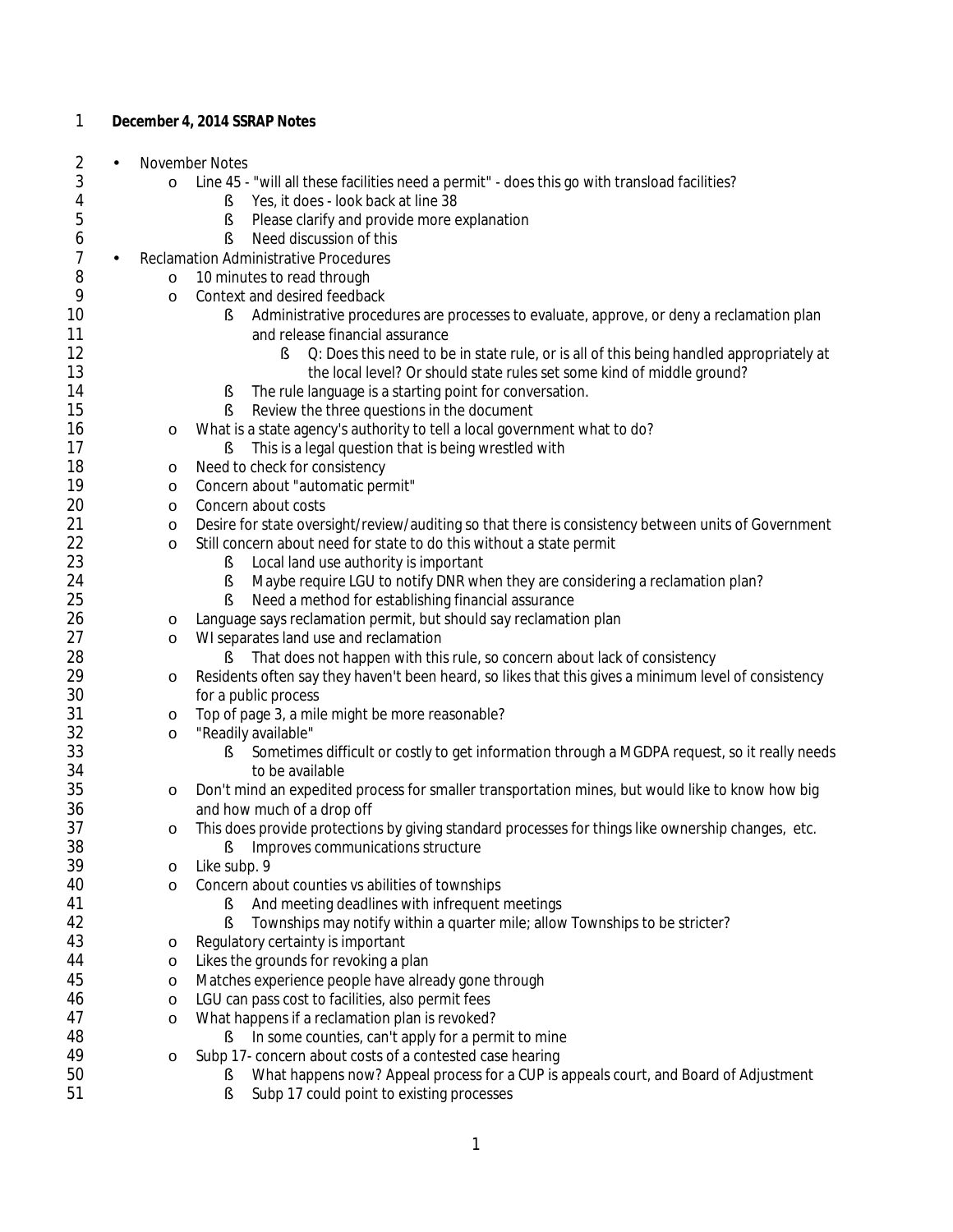| 1              | $\circ$  | Land use ordinances include reclamation requirements, not separate reclamation ordinance                                                                   |
|----------------|----------|------------------------------------------------------------------------------------------------------------------------------------------------------------|
| $\overline{2}$ |          | Work out the language so it reflects what is done                                                                                                          |
| 3              | $\circ$  | Local land use authority official newspaper could be used                                                                                                  |
| 4              |          | Can be selected annually by the land use authority                                                                                                         |
| 5              | $\circ$  | Focused on returning the land to some form, may want to include ongoing monitoring after closure                                                           |
| 6              |          | and financial assurance for any mitigation                                                                                                                 |
| 7              | $\circ$  | Subp 8 and 9 limits - allow a Board to extend for good cause                                                                                               |
| 8              | $\circ$  | Subp 6b - public hearing when there is no hearing as part of permit to mine                                                                                |
| 9<br>10        |          | 600 feet seems too closr<br>ş                                                                                                                              |
| 11             |          | "Affected person" seems limiting - any one should be able to speak<br>ş<br>Really would like state help or oversight on when to release a reclamation plan |
| 12             | $\circ$  | Because experts and knowledge gained can come and go<br>ş.                                                                                                 |
| 13             | $\circ$  | Not a lot of process currently                                                                                                                             |
| 14             |          | Idea that you should have to have an approved reclamation plan before a permit app on a<br>ş                                                               |
| 15             |          | CUP is complete                                                                                                                                            |
| 16             | $\circ$  | Q: Why couldn't we change the statute to give DNR more authority?                                                                                          |
| 17             |          | There seems to be a group consensus?<br>ş                                                                                                                  |
| 18             |          | ş<br>Could this be an Agency proposal?                                                                                                                     |
| 19             |          | ş<br>NR135 still retains local control                                                                                                                     |
| 20             |          | Would a state agency rather be involved in the whole process?<br>ş                                                                                         |
| 21             | $\circ$  | Could annual report be a basis for an audit?                                                                                                               |
| 22             | $\circ$  | States in their permits could require that the Agency sign off on releasing the reclamation plan and                                                       |
| 23             |          | financial assurance - require any agency with permitting authority to sign off?                                                                            |
| 24             | $\circ$  | Contested case, anyone can use, but you have to meet certain procedural requirements. Broad                                                                |
| 25             |          | applicability and APA procedures.                                                                                                                          |
| 26             | $\circ$  | Automatic or expedited permit                                                                                                                              |
| 27             |          | Need a simple process to get DOT led projects through quickly<br>ş                                                                                         |
| 28<br>29       |          | Need a definition for "local transportation related mines"<br>ş                                                                                            |
| 30             | $\circ$  | Job specific material<br>ş<br>Heather will provide this digitally for folks to redline and respond to                                                      |
| 31             | EQB      |                                                                                                                                                            |
| 32             | $\circ$  | Erik can send out the document for comments                                                                                                                |
| 33             | $\circ$  | Some changes to definitions that we'll talk about after lunch                                                                                              |
| 34             | $\circ$  | Concern that the definitions aren't super clear                                                                                                            |
| 35             | $\circ$  | Any agency that has permit authority should be included in preparation of the environmental review                                                         |
| 36             | $\circ$  | Concern about lack of response to EAW                                                                                                                      |
| 37             | $\Omega$ | Part B                                                                                                                                                     |
| 38             |          | Usurps authority and gives it to the MPCA<br>ş                                                                                                             |
| 39             |          | LGUs want help, but do not want the process in St Paul and taken over by MPCA<br>ş                                                                         |
| 40             |          | What if there is a mine and a throughput trigger hit?<br>ş                                                                                                 |
| 41             |          | There is a process in EQB rules to work that out<br>ş                                                                                                      |
| 42             |          | ş<br>Concern that all current mines would hit that trigger                                                                                                 |
| 43             |          | Would it be better if this still included the "standalone" concept?                                                                                        |
| 44             | $\circ$  | Part C                                                                                                                                                     |
| 45             |          | Beside water quality, what specific issues are there within the trout stream setback that<br>ş                                                             |
| 46<br>47       |          | makes 5 acres needed and reasonable?                                                                                                                       |
| 48             |          | Water temperature is the issue for trout streams<br>s<br>Silica Sand travels and can easily move a mile                                                    |
| 49             |          | s<br>Air pollution can blow onto baby trout<br>ş                                                                                                           |
| 50             |          | Some agree that DNR is the appropriate RGU<br>s                                                                                                            |
| 51             |          | Others do not, because LGUs know what else is in the area<br>ş                                                                                             |
| 52             |          | Potential differences include greater visual impact, which impacts the economics of the area<br>s                                                          |
| 53             |          | Also more likely to have seeps, edges, which are unique habitat<br>ş                                                                                       |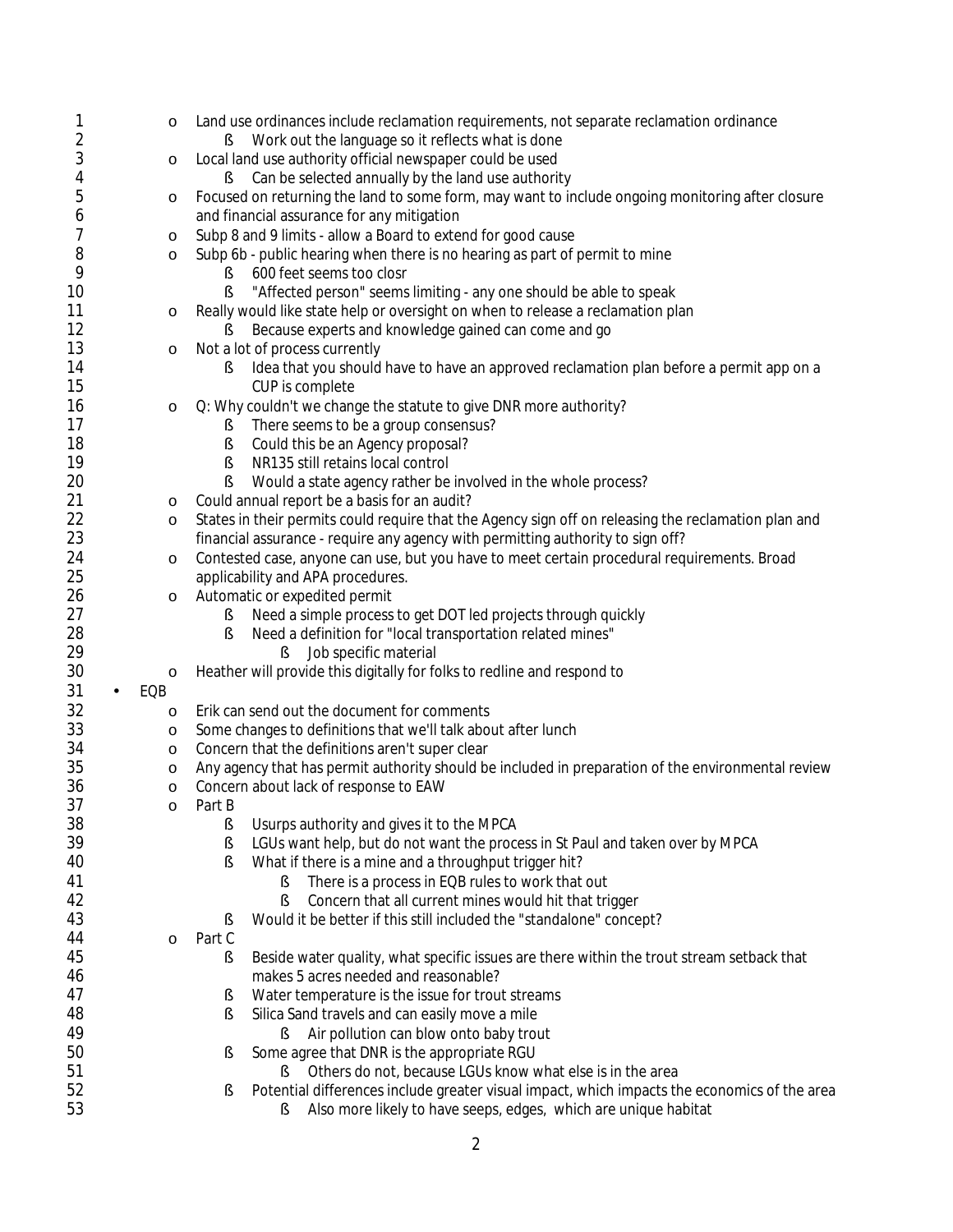| 1                       |             | Mines will be large, so 5 or 20 may not matter<br>ş                                                 |
|-------------------------|-------------|-----------------------------------------------------------------------------------------------------|
| $\overline{\mathbf{c}}$ |             | There are many small animal bedding facilities that could be impacted at 5 acres                    |
| 3                       |             | Part D<br>ş                                                                                         |
| 4                       |             | Not possible to get a map of sensitive shoreland areas, so this part may not be                     |
|                         |             | ş                                                                                                   |
| 5                       |             | enforceable                                                                                         |
| 6                       | $\circ$     | Why is it split between MPCA and DNR?                                                               |
| 7                       |             | Develop expertise, so why different?<br>š                                                           |
| 8                       |             | LGU would like to be in charge, but would like the state agencies to sign off as a requirement<br>ş |
| 9                       |             | Ensure partnership<br>ş.                                                                            |
| 10                      | $\circ$     | Wondering about the concern over RGU because of previous concern over inconsistency between         |
| 11                      |             | LGUs and needed expertise                                                                           |
| 12                      |             | From experience have seen collaboration<br>ş                                                        |
| 13                      |             | LGU lack of familiarity stalled the process, need a smooth process for the project<br>ş             |
| 14                      |             | But there have also been times when State agencies have done a bad job<br>ş                         |
| 15                      |             | And, agencies only use ER staff and don't always pull in permitting staff<br>ş                      |
| 16                      | $\circ$     | EIS                                                                                                 |
| 17                      |             | Should there be a throughout size for an EIS?                                                       |
| 18                      |             | ş                                                                                                   |
|                         |             | Yes<br>ş                                                                                            |
| 19                      |             | There should be an EIS if a project is crossing jurisdictions (County or Township)<br>ş             |
| 20                      |             | Cumulative effects need to be addressed<br>ş                                                        |
| 21                      |             | And look outside of the jurisdiction - widen lens<br>ş                                              |
| 22                      |             | If we go back to the session, one idea was getting more stringent review within EAW, so then<br>ş   |
| 23                      |             | that limited the need for a mandatory EIS category                                                  |
| 24                      |             | And now the EIS threshold has been cut without justification<br>ş                                   |
| 25<br>×,                | Definitions |                                                                                                     |
| 26                      | $\circ$     | Aggregate                                                                                           |
| 27                      |             | Concern about including aggregate mines because many of the aggregate mines go after<br>ş           |
| 28                      |             | silica rich sandstone                                                                               |
| 29                      |             | Not defined by legislature. Not a specific trigger.<br>š                                            |
| 30                      | $\circ$     | Mine Area                                                                                           |
| 31                      |             | Remove last sentence - don't include contiguous land that has no intent of being mined,<br>ş        |
| 32                      |             |                                                                                                     |
| 33                      |             | unnecessarily encumbering                                                                           |
|                         |             | Some things might be close by but not contiguous or adjacent<br>ş                                   |
| 34                      |             | Consider within a distance - like one mile - which MPCA has done for other types of<br>ş            |
| 35                      |             | facilities (wastewater)                                                                             |
| 36                      |             | Need to cover ancillary facilities<br>s                                                             |
| 37                      |             | Do people want facilities (like hauling and mining and transload) that have some common<br>S        |
| 38                      |             | ownership but different partners in each to be counted as one or several?                           |
| 39                      |             | One LGU rep says separate<br>ş                                                                      |
| 40                      |             | EQB rules connected action definition might be helpful<br>ş                                         |
| 41                      |             | DNR does want to ensure all areas near/associated with a mine are reclaimed but<br>Ş                |
| 42                      |             | not those that are stand alone                                                                      |
| 43                      |             | Don't want things to be exempted because of multiple parcels<br>š                                   |
| 44                      |             | Connected action experience - trucking sand from a mine to a separate processing plant that<br>ş    |
| 45                      |             | are under common ownership                                                                          |
| 46                      |             | EQB said these weren't connected because they could sell from the mine to another<br>ş              |
| 47                      |             | processing plant                                                                                    |
|                         |             |                                                                                                     |
| 48                      | $\circ$     | Open Storage Pile                                                                                   |
| 49                      |             | No comments<br>ε                                                                                    |
| 50                      | $\circ$     | Silica Sand                                                                                         |
| 51                      |             | Doesn't define silica outside of sand. Silica by its nature is rounded<br>ş                         |
| 52                      |             | DNR and MPCA only<br>ş                                                                              |
| 53                      |             | Legislative definition is in the EQB statutes<br>ş                                                  |